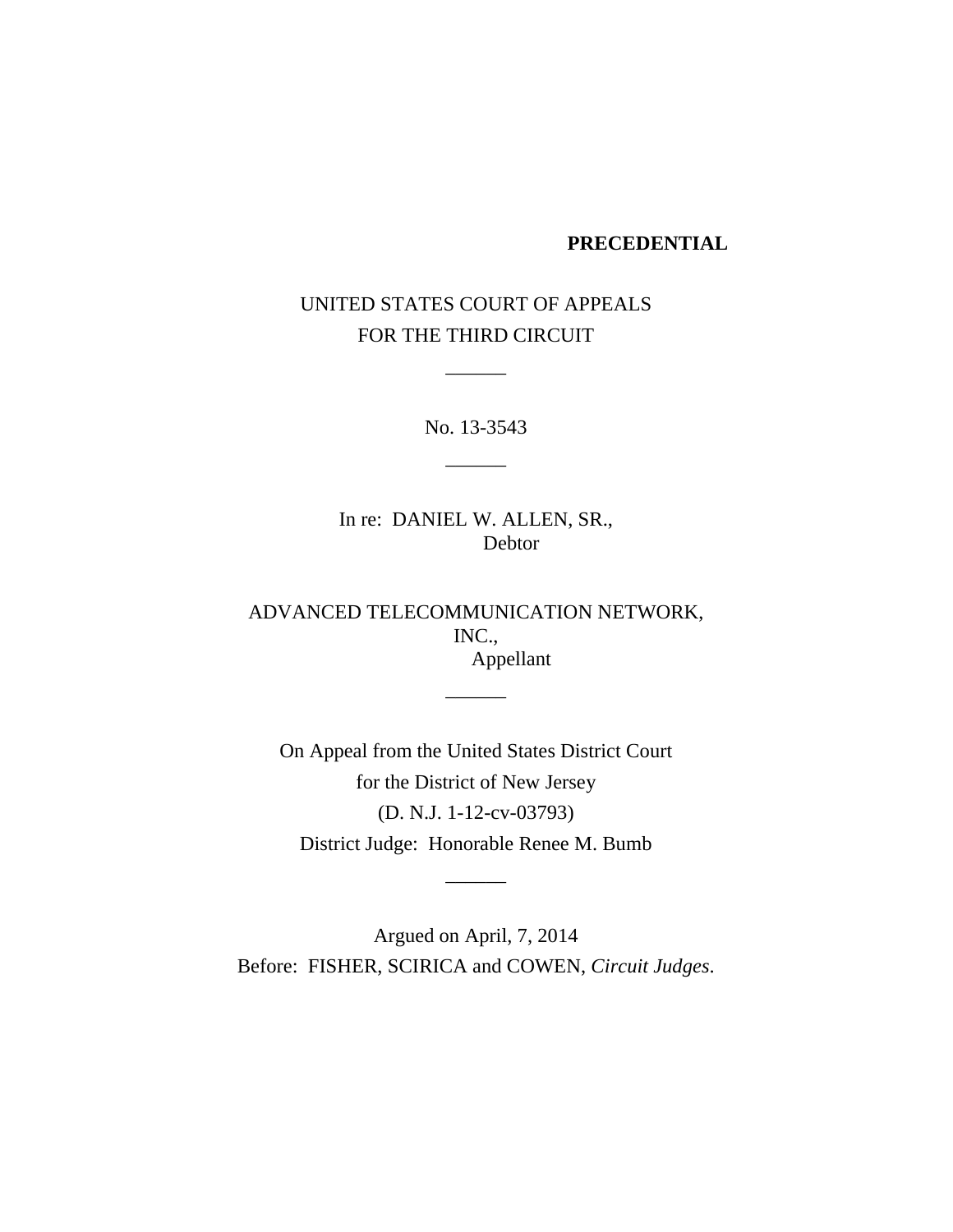(Opinion Filed: September 26, 2014)

Jason H. Baruch, Esq. **ARGUED** Trenam Kemker 101 East Kennedy Boulevard Suite 2700 Tampa, FL 33601-0000

Michael A. Katz, Esq. Pfaltz & Woller 382 Springfield Avenue The Bassett Building Summit, NJ 07901

Edward L. Paul, Esq. Sklar & Paul 701 White Horse Road Adams Place, Suite 5 Voorhees, NJ 08043

*Counsel for Appellant*

<span id="page-1-0"></span>Daniel W. Allen, Sr. **ARGUED** 18 East Aberdeen Road Ocean City, NJ 08226

*Pro Se Appellee*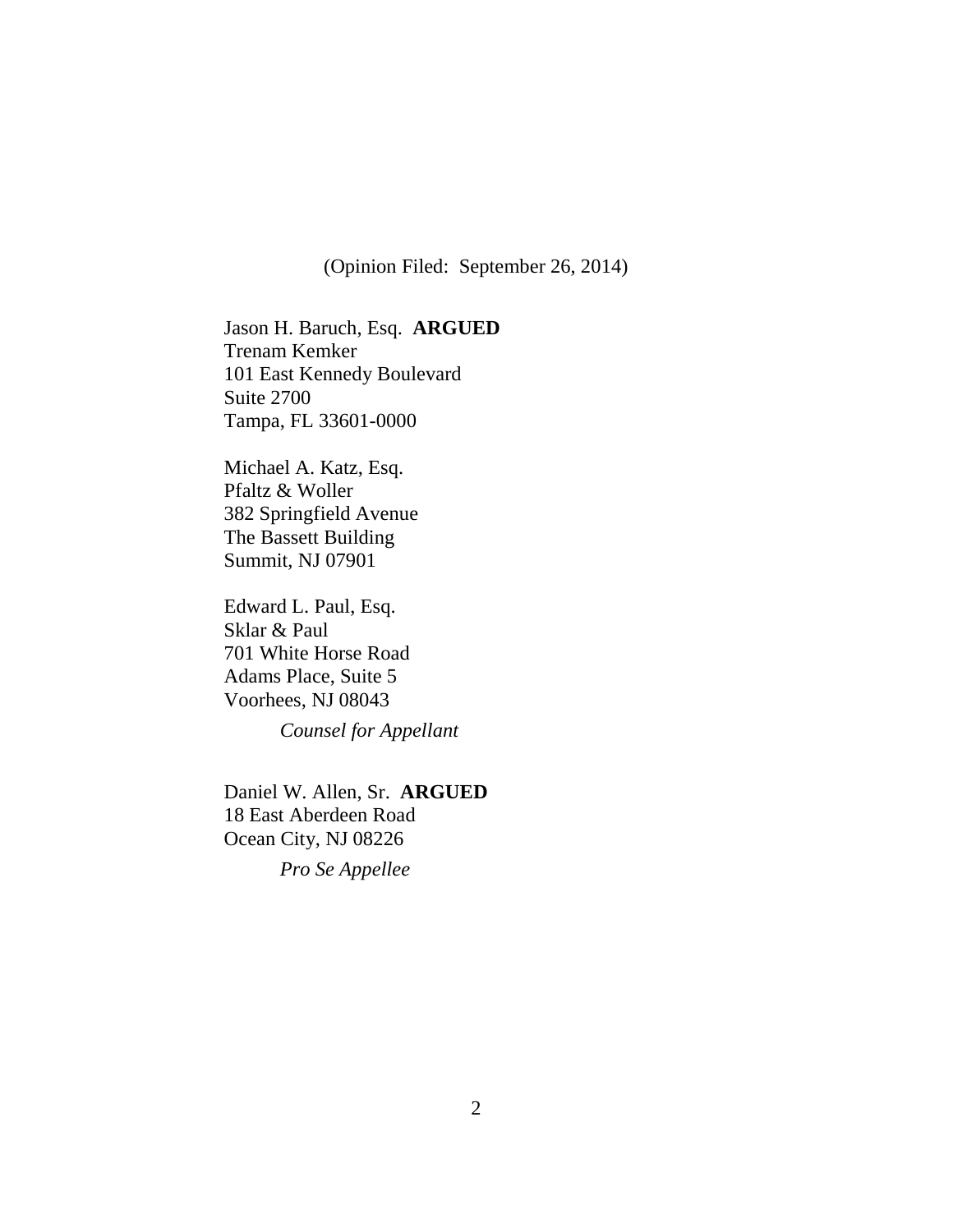### OPINION OF THE COURT

\_\_\_\_\_\_

\_\_\_\_\_\_

### FISHER, *Circuit Judge*.

Although the facts of this case include details of money transfers and offshore asset protection trusts in sunny South Pacific locales, its ultimate resolution involves nothing more exotic than the interpretation of the Bankruptcy Code. We consider the Code's provisions defining the property of a bankruptcy estate and determine what is required for a trustee to "recover" that property for the benefit of the estate, as provided in 11 U.S.C. § 550. The property at issue here is \$6 million that was fraudulently transferred by Appellant Advanced Telecommunication Network ("ATN") to two of its former owners, including Appellee Daniel W. Allen, Sr. ("Allen"), as part of a shareholder litigation settlement in 1999. ATN avoided that transfer and obtained a recovery order in its separate bankruptcy proceedings in the United States Bankruptcy Court for the Middle District of Florida (the "Florida Bankruptcy Court"). Allen subsequently filed the present bankruptcy case in the District of New Jersey, and argues that the funds were never recovered and are therefore property of his estate subject to the Code's automatic stay provision. We conclude that the District Court applied too narrow a definition of "recover" and hold that where a debtor (like ATN) avoids a fraudulent transfer and obtains a recovery order, it has sufficiently "recovered" those funds such that they are a part of that debtor's estate under the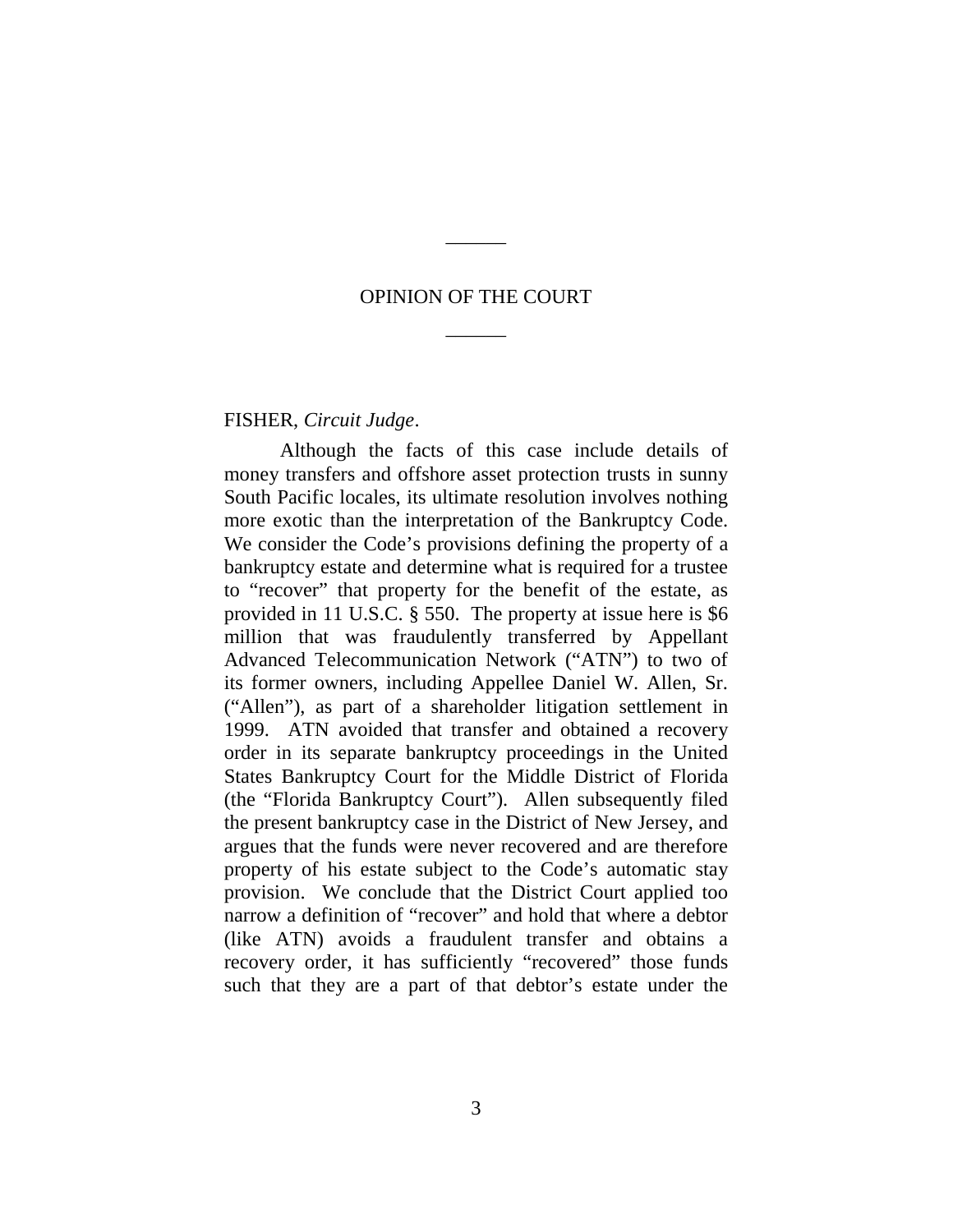Code. Accordingly, we will reverse and remand this case to the District Court.

In 1989, Allen and Gary Carpenter ("Carpenter") founded ATN, a company engaged in reselling long distance telephone service. Allen and Carpenter each owned 50% of the voting stock in ATN, while Allen's brother David Allen and Carpenter's father Robert Carpenter owned the remaining non-voting stock. Allen and Carpenter had a falling out in the spring of 1996, and Carpenter ultimately terminated Allen's employment with ATN on August 14, 1996.

### **A. The Allen-Carpenter shareholder litigation**

Allen sued Carpenter and ATN in New Jersey state court in April 1996, asserting several claims pertaining to the management of ATN. During trial, Daniel and David Allen (the "Allens") and Carpenter (along with their respective attorneys) entered into a handwritten settlement agreement that relieved Carpenter of any liability to the Allens in exchange for, *inter alia*, a \$1.25 million payment to the Allens' attorneys, a \$6.25 million payment to the Allens in two installments (\$250,000 and \$6 million), and a stipulation of dismissal with prejudice upon execution. A formal written agreement outlining substantially the same terms was signed on January 12, 1999, and the \$6 million transfer (at issue in the present case) was made on June [1](#page-1-0),  $1999$ .<sup>1</sup>

<span id="page-3-0"></span> $1$  In 1995, ATN also became involved in a contract dispute with a competitor, WATS/800, Inc. We need not discuss that litigation at length, except to note that Carpenter relinquished control of ATN to two companies controlled by WATS president Damian Freeman as part of settling that case. Freeman remains in control of ATN.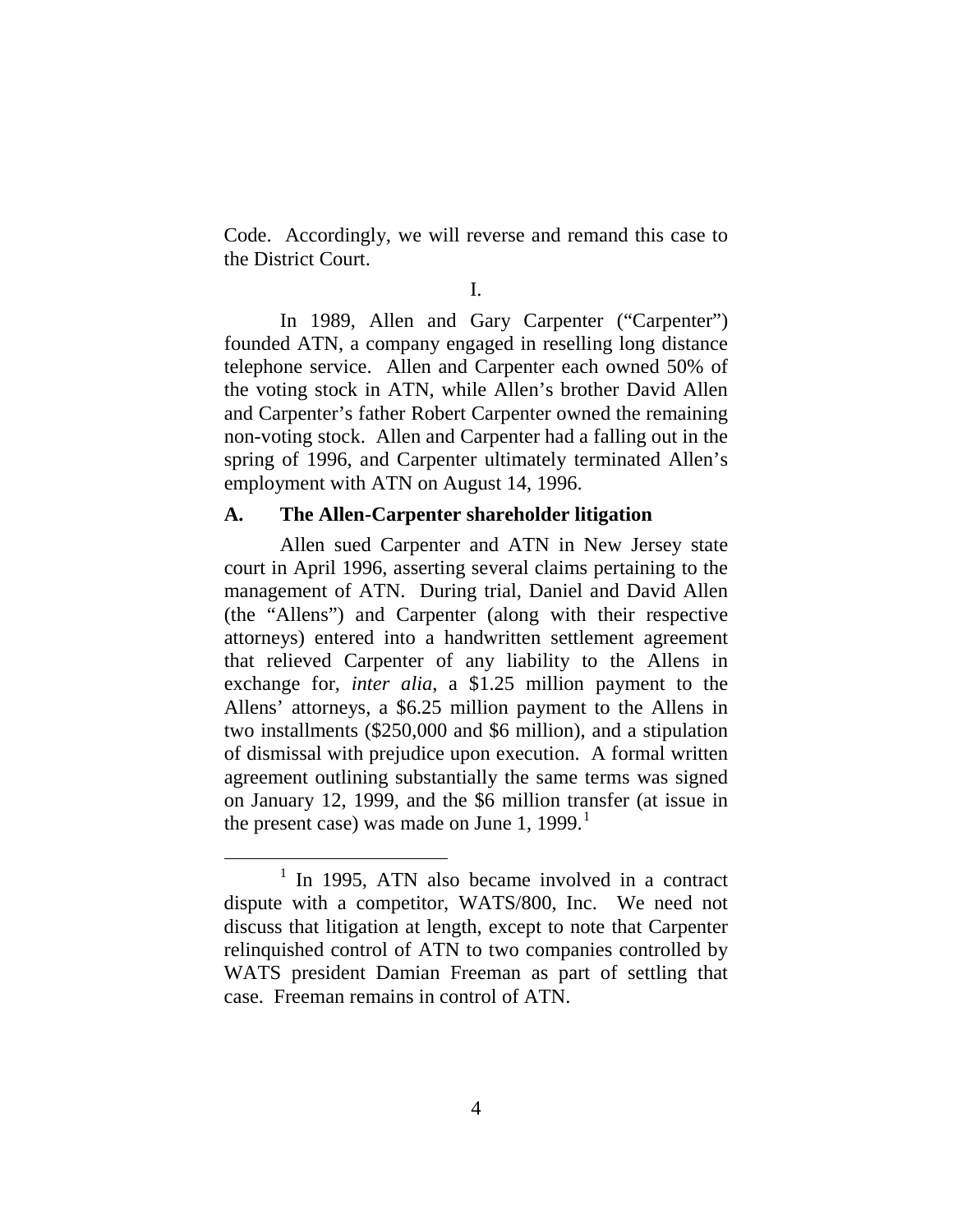#### **B. The ATN bankruptcy**

On January 10, 2003, ATN filed for Chapter 11 bankruptcy protection in the Florida Bankruptcy Court. ATN also filed an adversary proceeding against the Allens on April 28, 2003, seeking, *inter alia*, to avoid the \$6 million transfer pursuant to §§ 544 and  $550<sup>2</sup>$  $550<sup>2</sup>$  $550<sup>2</sup>$  of the Bankruptcy Code, as well as the New Jersey Uniform Fraudulent Transfer Act (the "New Jersey UFTA"), N.J. Stat. Ann. § 25:2-20 *et seq*. The adversary complaint alleged that the \$6 million payment to the Allens on June 1, 1999, was fraudulent insofar as ATN did not receive reasonably equivalent value in exchange.

After commencing the adversary proceeding in the Florida Bankruptcy Court, ATN sought a preliminary injunction to freeze the funds at issue. The Allens moved for a continuance, which the court granted. In the interim, the Allens took the following actions: "Daniel Allen transferred the the [sic] Assets under his control to a Cook Islands selfsettled asset protection trust known as the Shingle Oak Family Trust . . . and . . . David Allen . . . transferred approximately \$150,000 to a Cook Islands self settled [sic] asset protection trust known as the Southern Breeze Trust." App. at 124. The Florida Bankruptcy Court found that, as a result of these actions, "[g]ood cause exists to believe that

<span id="page-4-0"></span> <sup>2</sup> Section 544 of the Bankruptcy Code allows a trustee to "avoid any transfer of an interest of the debtor in property . . . that is voidable under applicable law by a creditor holding an unsecured claim  $\ldots$  ." 11 U.S.C. § 544(b)(1). Section 550 provides: "to the extent that a transfer is avoided under section 544 . . . the trustee may recover, for the benefit of the estate, the property transferred, or, if the court so orders, the value of such property, from . . . the initial transferee of such transfer." 11 U.S.C. § 550(a).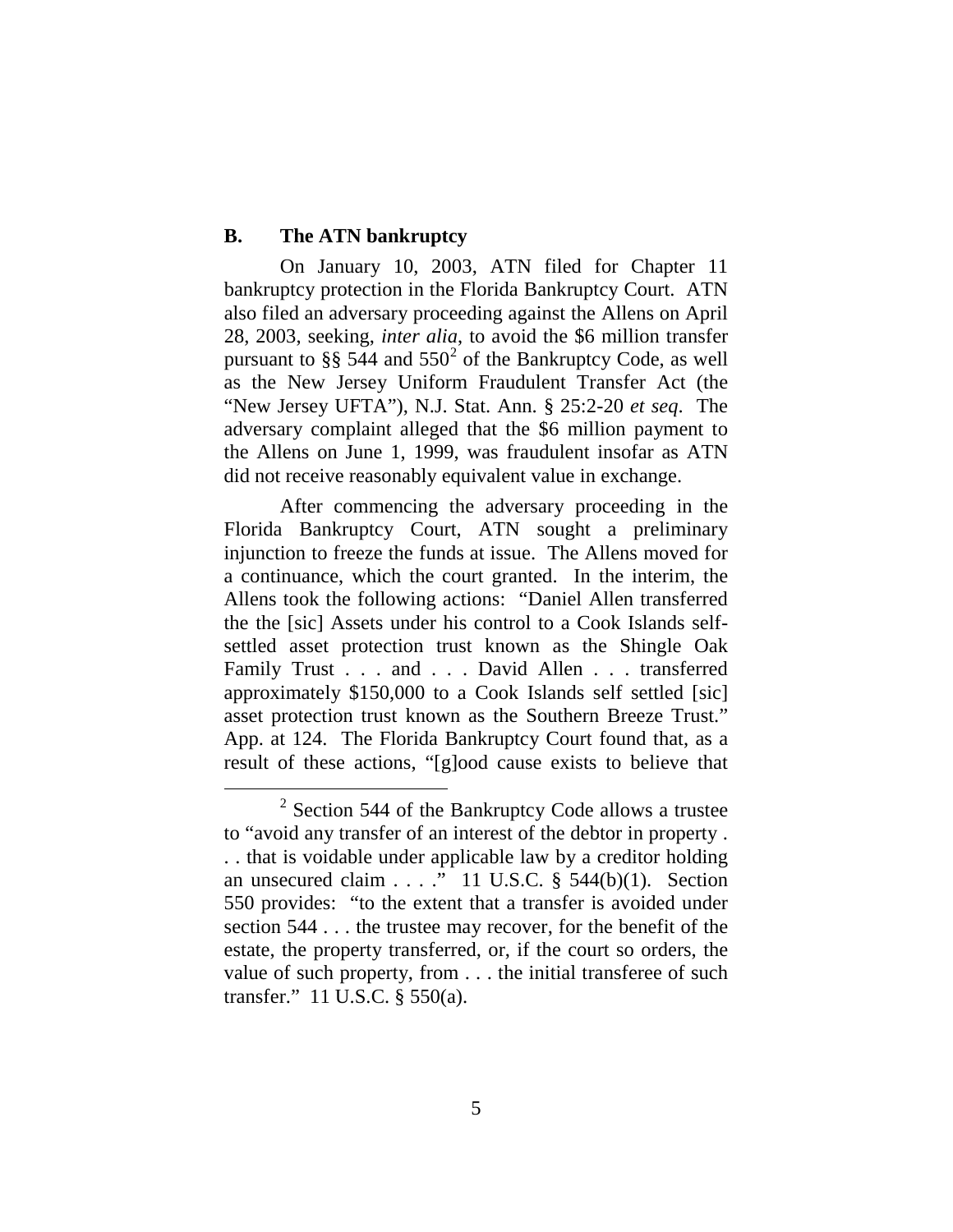Defendants acted in bad faith in twice requesting a continuance of the Preliminary Injunction Hearing," thus allowing them time to transfer the money to the Cook Islands trusts. App. at 129. The court granted preliminary injunctive relief and ordered that the funds be repatriated. When the Allens failed to comply with the court order, the Florida Bankruptcy Court twice held Daniel Allen in contempt of court.

When the case proceeded to trial, the Allens prevailed. The Florida Bankruptcy Court found that ATN's claim was barred by the applicable statute of limitations and that its fraudulent transfer claims failed on the merits under the New Jersey UFTA. The Court of Appeals for the Eleventh Circuit reversed. *Advanced Telecomm. Network, Inc. v. Allen (In re Advanced Telecomm. Network, Inc.)*, 490 F.3d 1325 (11th Cir. 2007). The Eleventh Circuit held that ATN had proved a fraudulent transfer under the New Jersey UFTA insofar as: (1) it was insolvent at the time of the \$6 million transfer; and (2) it received no reasonably equivalent value for the transfer. *Id.* at 1332-38. On remand, the Florida Bankruptcy Court avoided the transfers to the Allens and entered a \$6 million judgment on January 15, 2010, in favor of ATN on its fraudulent transfer claims. ATN then sought to collect on its judgment pursuant to Federal Rule of Bankruptcy Procedure 7069. In response, the Florida Bankruptcy Court entered an order directing Daniel Allen: "(i) to repatriate all monies currently held in his Shingle Oak Trust to counsel for ATN within 30 days of the entry of [the] order, (ii) to provide an accounting of all monies deposited in and transferred from the Shingle Oak Trust within 60 days of the entry of [the] order, and (iii) to otherwise immediately freeze any other use or transfer of any monies in the Shingle Oak Trust." App. at 208. When Allen failed to comply with the second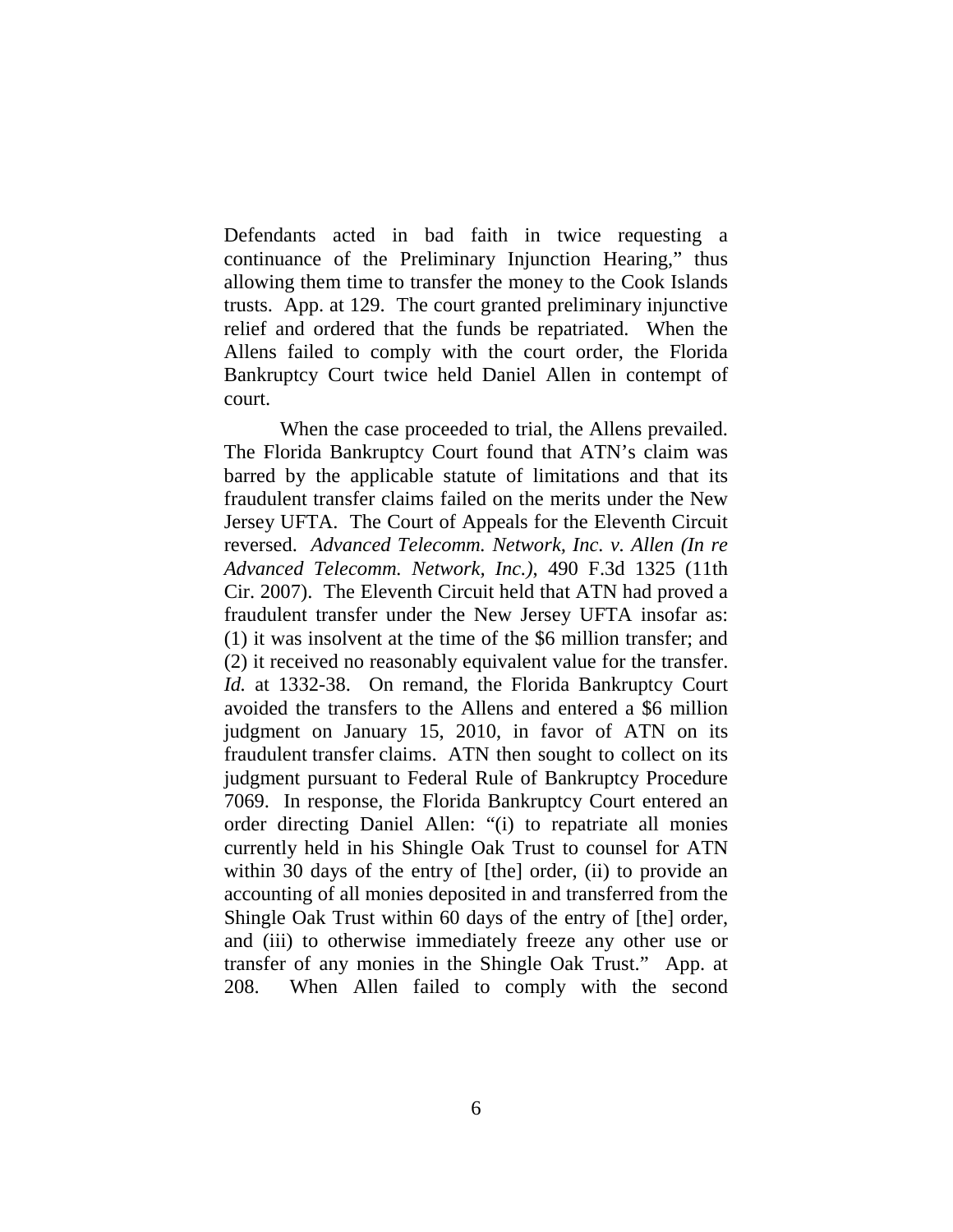repatriation order, ATN brought a motion to hold Allen in contempt on August 30, 2011. No action was taken on that motion because on September 21, 2011, Allen filed a Chapter 7 bankruptcy petition in the Bankruptcy Court for the District of New Jersey (the "Bankruptcy Court").

# **C. Proceedings in the present case**

ATN filed the instant adversary proceeding in the Bankruptcy Court shortly after Allen filed his Chapter 7 petition. ATN sought an order "determining that the ATN/Allen Litigation [in the Florida Bankruptcy Court] was not stayed pursuant to [Allen's] bankruptcy filing because ATN was seeking to collect its own estate assets and not those of [Allen];" or, in the alternative, "granting ATN relief from the automatic stay to continue with the ATN/Allen Litigation and collection of the Judgment and waiving the 14 day stay of effectiveness of order." App. at 288. ATN maintains that the funds at issue should not be subject to the automatic stay<sup>[3](#page-4-0)</sup> in Allen's bankruptcy case pursuant to  $\S$ 

<span id="page-6-0"></span><sup>&</sup>lt;sup>3</sup> The automatic stay provisions of the Bankruptcy Code provide that:

<sup>[</sup>A] petition filed under section 301, 302, or 303 of this title . . . operates as a stay, applicable to all entities, of—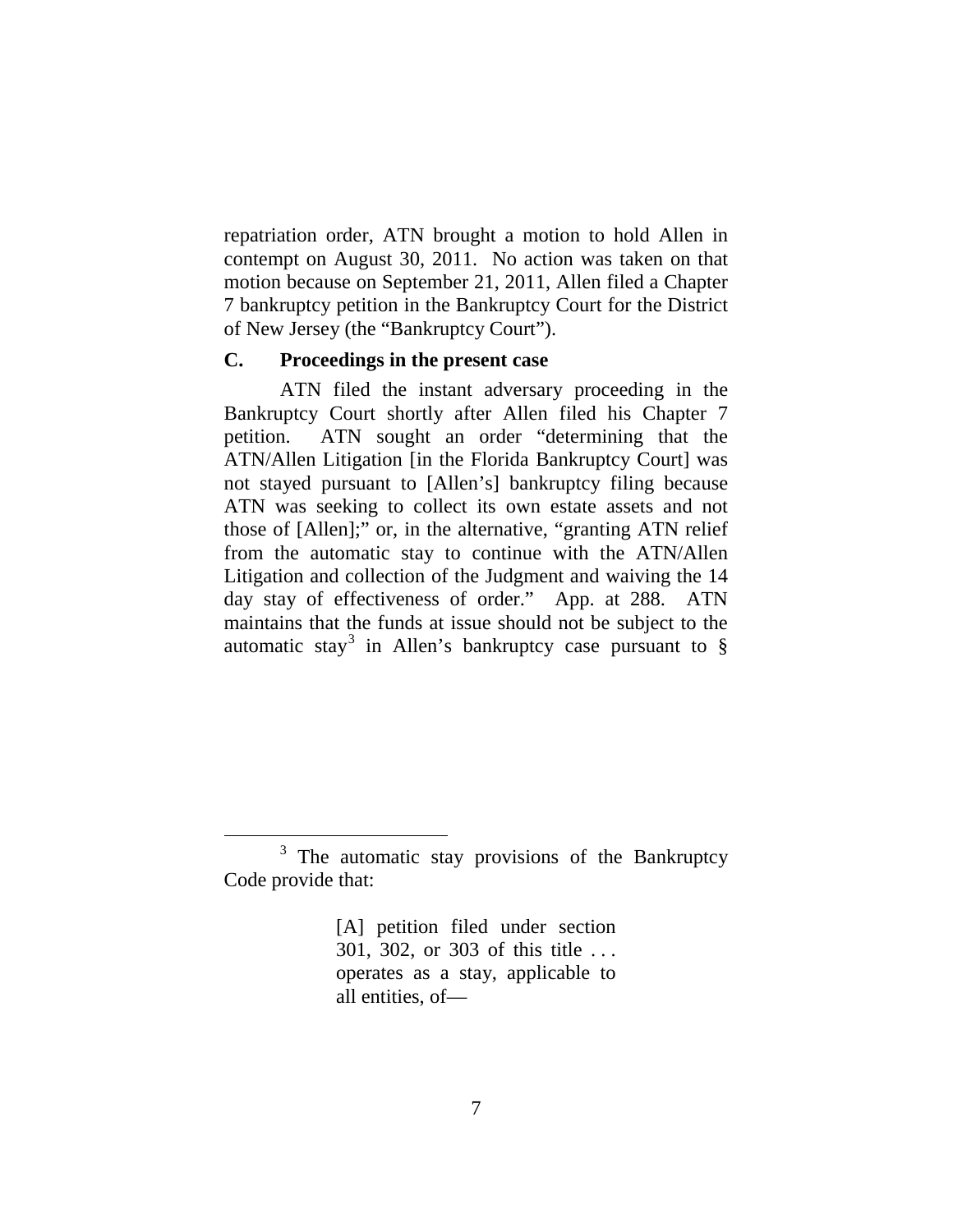362(d) of the Code, which allows a court to grant relief from the stay "for cause." 11 U.S.C. § 362(d)(1).

 $\overline{a}$ 

(1) the commencement or continuation, including the issuance or employment of process, of a judicial, administrative, or other action or proceeding against the debtor that was or could have been commenced before the commencement of the case under this title, or to recover a claim against the debtor that arose before the commencement of the case under this title; (2) the enforcement, against the debtor or against property of the estate, of a judgment obtained before the commencement of the case under this title;

(3) any act to obtain possession of property of the estate or of property from the estate or to exercise control over property of the estate . . .

11 U.S.C. § 362.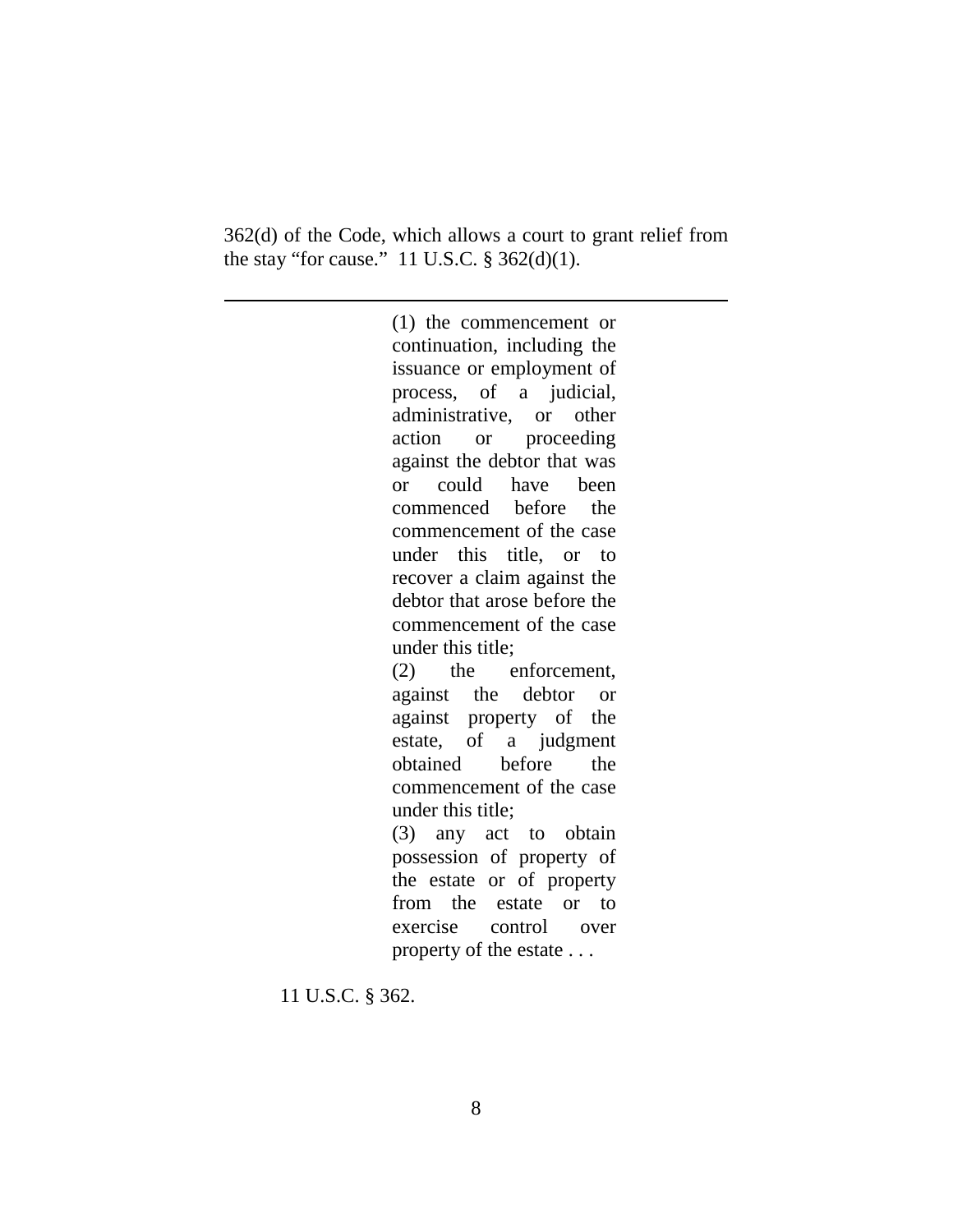Following a hearing, the Bankruptcy Court denied ATN's motions by concluding that: (1) any property in the Cook Islands trusts was not property of ATN's bankruptcy estate pursuant to 11 U.S.C.  $\hat{\S}$  5[4](#page-6-0)1,<sup>4</sup> but was instead property of Allen's estate and thus subject to the automatic stay upon Allen's bankruptcy filing; and (2) the funds were not held by Allen in constructive trust for the benefit of ATN under New Jersey law. As is relevant here, the Bankruptcy Court concluded that the funds did not fit within the Bankruptcy Code's definition of "property of the estate" because ATN despite having avoided the transfer—did not actually recover tangible possession of the funds under § 550. Absent actual tangible recovery, Allen had a superior interest in the funds, which were thus the property of his estate (not ATN's) and subject to the automatic stay. The Bankruptcy Court entered its opinion on March 2, 2012, and ATN appealed.

On July 19, 2013, the District Court affirmed for essentially the same reasons. It also rejected ATN's argument that the New Jersey Bankruptcy and District Courts (the "New Jersey Federal Courts") lacked jurisdiction to hear the adversary proceeding. ATN filed a timely notice of appeal to this Court on August 19, 2013. On October 11, 2013, the Bankruptcy Court entered an order discharging Allen's debts pursuant to 11 U.S.C. § 727.

<span id="page-8-0"></span> <sup>4</sup> Section 541 of the Bankruptcy Code provides, in relevant part, that "[t]he commencement of a case under section 301, 302, or 303 of this title creates an estate. Such estate is comprised of all the following property, wherever located and by whomever held: . . . (3) Any interest in property that the trustee recovers under section . . . 550 . . . of this title." 11 U.S.C. § 541(a).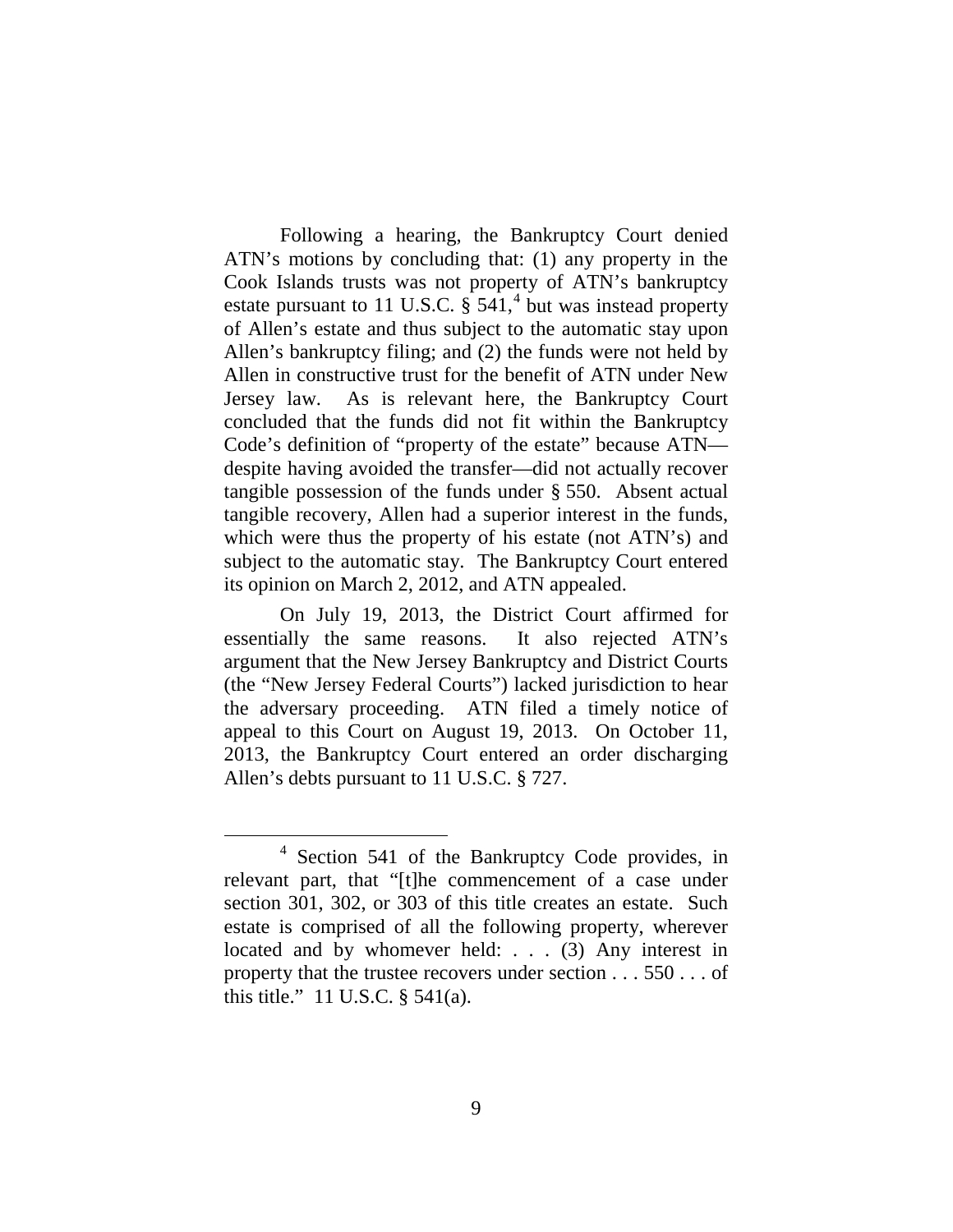The District Court had jurisdiction to hear the appeal below pursuant to 28 U.S.C. § 158(a), and we have jurisdiction pursuant to 28 U.S.C. § 158(d). "Our review of the District Court's decision effectively amounts to review of the bankruptcy court's opinion in the first instance." *In re Hechinger Inv. Co. of Del.*, 298 F.3d 219, 224 (3d Cir. 2002). Because this issue involves interpretation of the Bankruptcy Code, it is a question of law subject to plenary review. *Id.*

III.

We address two issues in this appeal. First, we consider whether the New Jersey Federal Courts had subject matter jurisdiction over ATN's adversary proceeding. Second, we consider whether the \$6 million payment was a part of ATN's bankruptcy estate in Florida such that it was not affected by the automatic stay provisions triggered by Allen's bankruptcy proceedings in the present case. We consider each issue below.

### **A. Subject matter jurisdiction**

ATN argues that the New Jersey Federal Courts lacked jurisdiction under the doctrine set forth in *Princess Lida of Thurn and Taxis v. Thompson*, 305 U.S. 456 (1939), on the ground that the New Jersey Federal Courts' decisions could conflict with the Florida courts' disposition of the funds in the offshore trust. The District Court concluded that it had jurisdiction because the judgment in the Florida case was *in personam*, and therefore the New Jersey Federal Courts were not required to exercise control over property already under the control of the Florida courts. We agree. "We exercise plenary review in determining whether the district court was vested with subject matter jurisdiction." *Brown v. Francis*, 75 F.3d 860, 864 (3d Cir. 1996).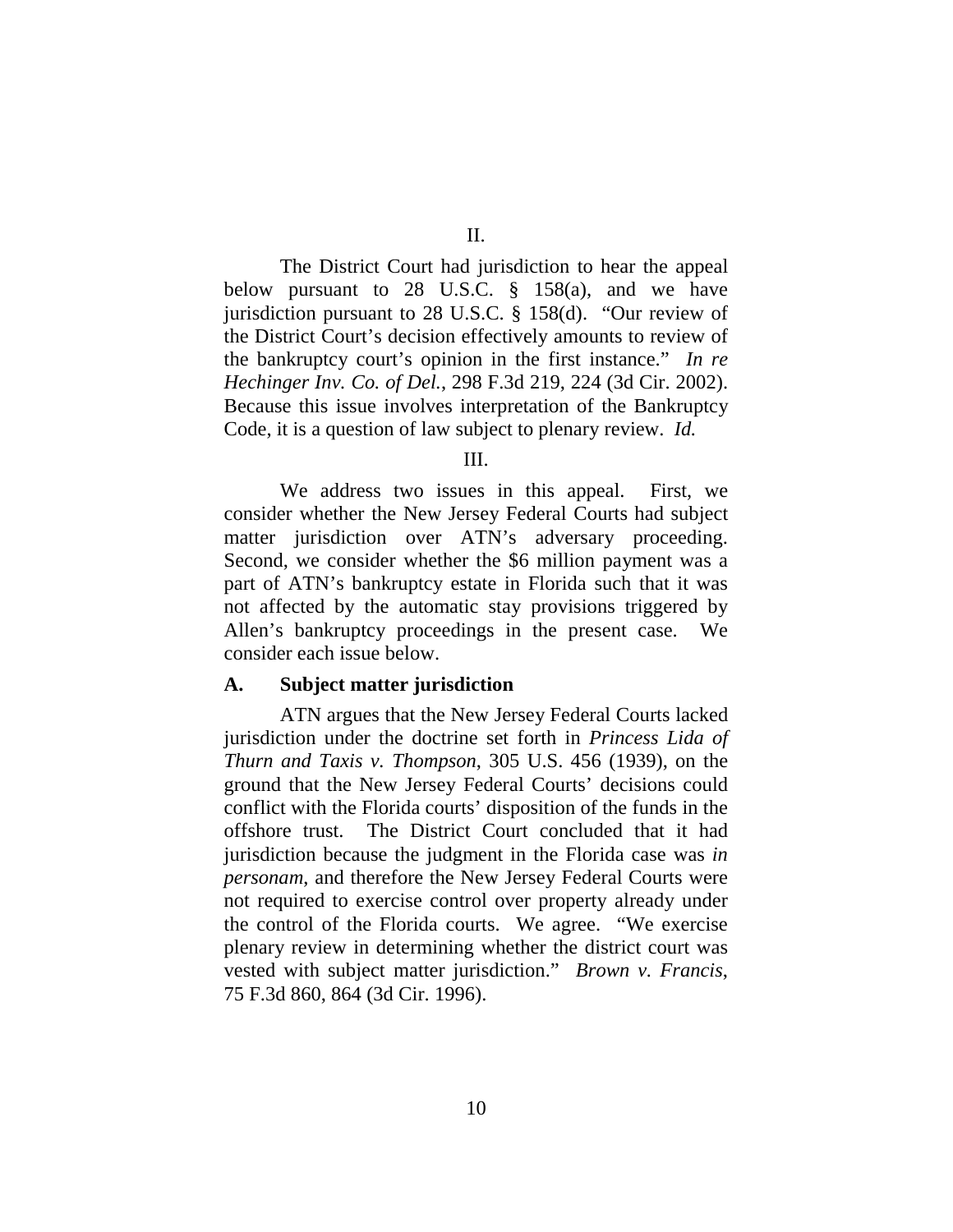The *Princess Lida* doctrine "prevents a court in which an action is filed from exercising jurisdiction when a court in a previously filed action is exercising control over the property at issue and the second court must exercise control over the same property in order to grant the relief sought." *Dailey v. Nat'l Hockey League*, 987 F.2d 172, 175 (3d Cir. 1993). As discussed by the Supreme Court:

> . . . [T]he principle applicable to both federal and state courts that the court first assuming jurisdiction over property may maintain and exercise that jurisdiction to the exclusion of the other, is not restricted to cases where property has been actually seized . . . but applies as well where suits are brought to marshal assets, administer trusts, or liquidate estates, and in suits of a similar nature where, to give effect to its jurisdiction, the court must control the property.

*Princess Lida*, 305 U.S. at 466. The *Princess Lida* doctrine "applies when: (1) the litigation in both the first and second fora are *in rem* or *quasi in rem* in nature, and (2) the relief sought requires that the second court exercise control over the property in dispute and such property is already under the control of the first court." *Dailey*, 987 F.2d at 176 (citing *Princess Lida*, 305 U.S. at 466). Because the test is elucidated in the conjunctive, we need only discuss the first element to reject ATN's jurisdictional argument.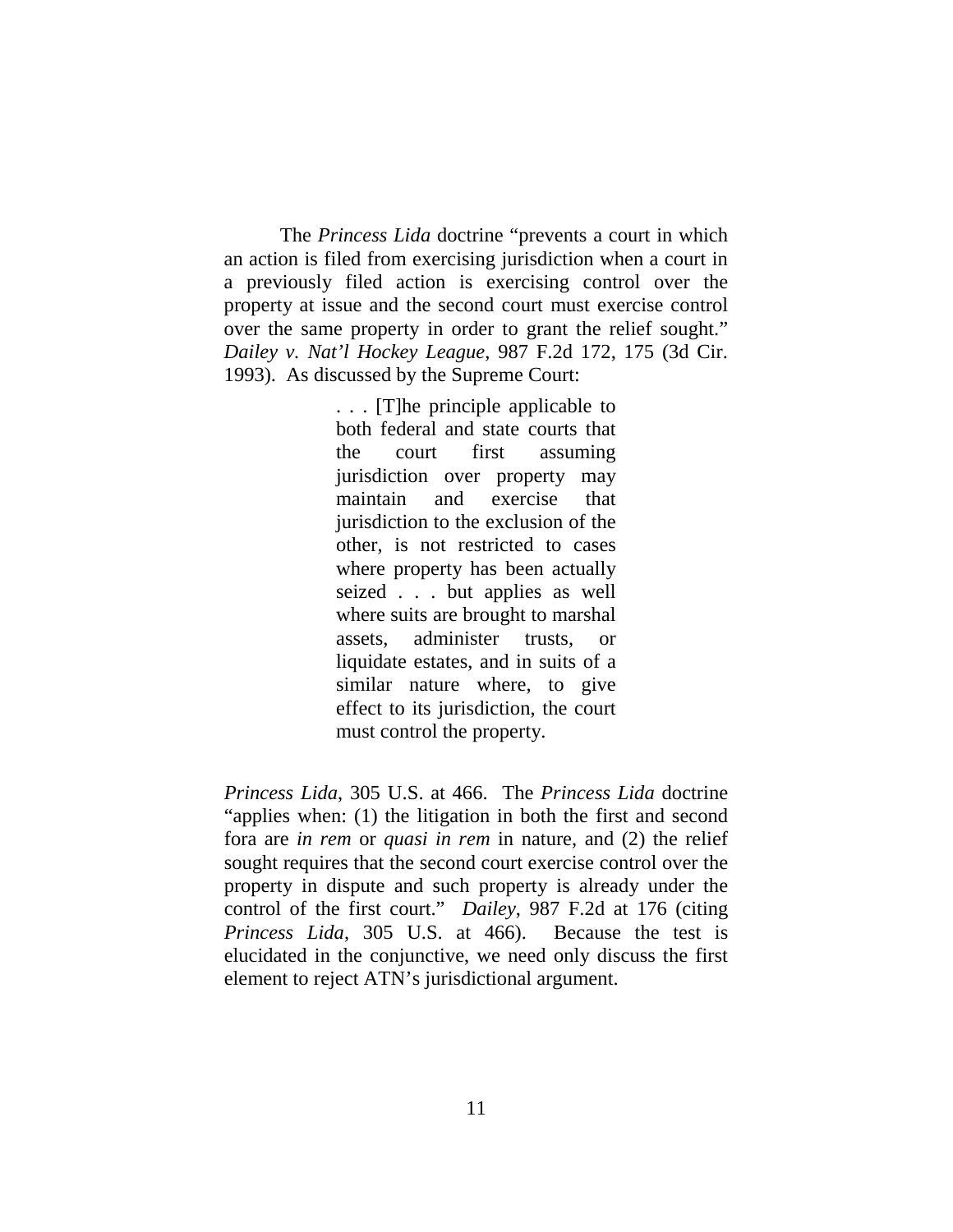The crux of the jurisdictional question in this case is whether the Florida Bankruptcy Court exercised *in rem* jurisdiction over the trust funds or *in personam* jurisdiction over Allen. Although "[b]ankruptcy jurisdiction, at its core, is *in rem*," *Central Virginia Community College v. Katz*, 546 U.S. 356, 362 (2006), "[t]he Framers would have understood that laws on the subject of [b]ankruptcies included laws providing, in certain limited respects, for more than simple adjudications of rights in the res," *id.* at 370 (internal quotation marks omitted). Historically, this additional judicial authority included the power to imprison third parties who possessed the bankruptcy estate's assets and the power to grant *in personam* writs of habeas corpus ordering the release of individuals from debtors' prison. *Id.* at 370-71. Apropos of the present case, the *Katz* Court also recognized that "the trustee, in order to marshal the entirety of the debtor's estate, will need to recover the subject of the transfer pursuant to  $\S$ 550(a). A court order mandating turnover of the property, although ancillary to and in furtherance of the court's *in rem* jurisdiction, might itself involve *in personam* process." *Id.* at 371-72. Thus the Supreme Court drew a distinction between the bankruptcy proceedings themselves (which are *in rem*) and ancillary orders entered in the course of those proceedings—including those pursuant to § 550—which may be *in personam*.

In *United States v. Nordic Village, Inc.*, 503 U.S. 30 (1992), the Supreme Court addressed a postpetition transfer of property that had been avoided pursuant to 11 U.S.C. § 549(a), recovered pursuant to  $\S$  550(a), and reduced to a monetary judgment. *Id.* at 31. In dictum, the Court rejected an argument based upon *in rem* jurisdiction: "As an initial matter, the premise for [the argument based upon *in rem* jurisdiction] is missing here, since respondent did not invoke,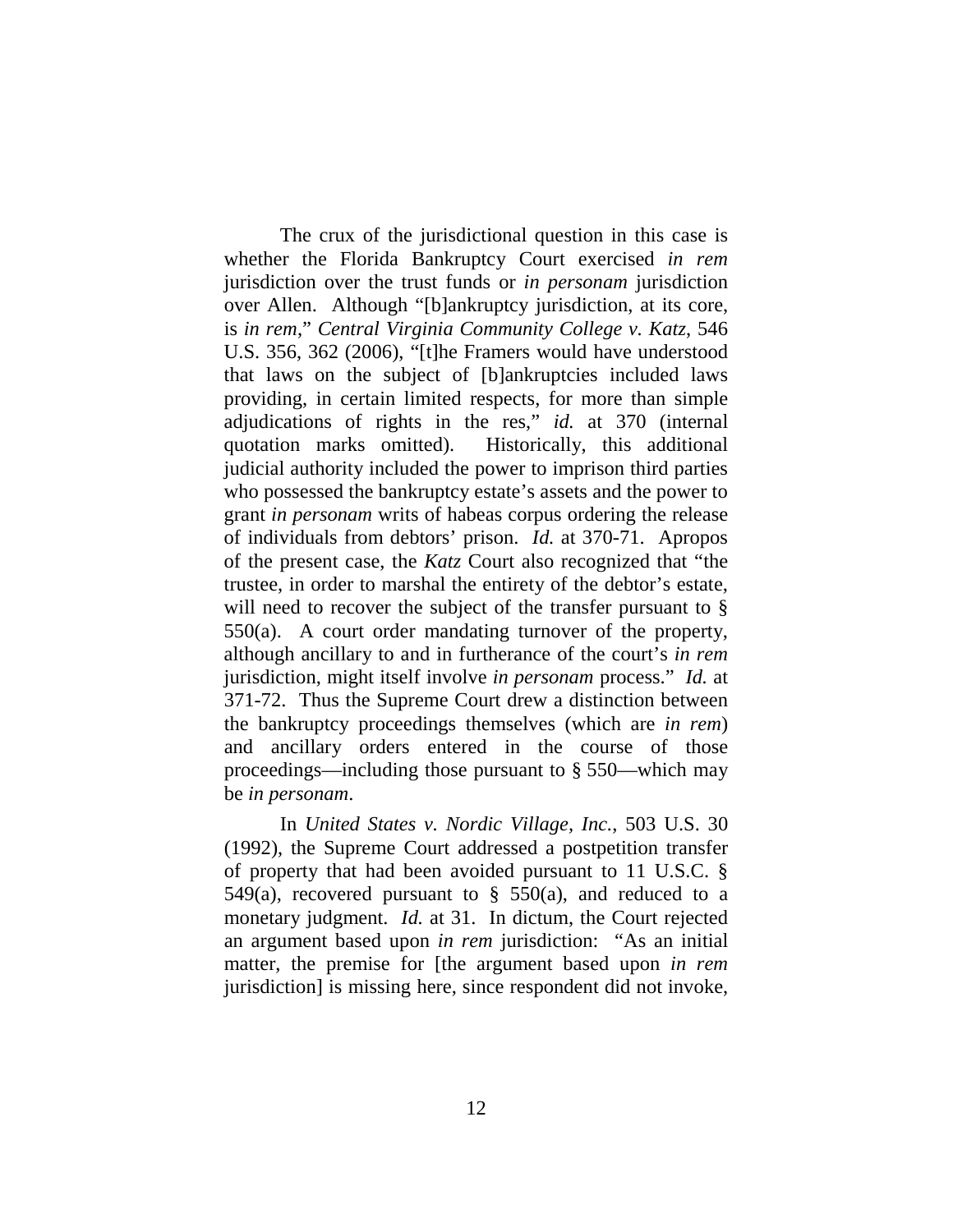and the Bankruptcy Court did not purport to exercise, *in rem* jurisdiction. Respondent sought to recover a sum of money, not 'particular dollars,' . . . so there was no *res* to which the court's *in rem* jurisdiction could have attached." *Id.* at 38 (citations omitted).

The statements in *Katz* and *Nordic Village* demonstrate that the judgment rendered by the Florida Bankruptcy Court was not directed at particular property. *Cf. Black's Law Dictionary* 700 (8th ed. 2005) (defining "judgment in rem" as "[a] judgment that determines the status or condition of property and that operates *directly on the property itself*." (emphasis added)). The Florida Bankruptcy Court explicitly entered the judgment at issue here against individuals by stating that "[j]udgment is entered . . . against the defendants, Daniel W. Allen and David D. Allen . . . in the amount of \$6,000,000." App. 194. This order, which granted relief pursuant to Bankruptcy Code sections 544 (avoidance) and [5](#page-8-0)50 (recovery),<sup>5</sup> falls into that area identified in  $Katz$ —a court's ancillary power to utilize "*in personam* process" in order to effectuate its *in rem* bankruptcy jurisdiction. *Katz*, 546 U.S. at 372. Like in *Nordic Village*, the recovery order was aimed at recovering "a sum of money, not 'particular dollars,'" therefore taking the order outside the Florida Bankruptcy Court's *in rem* jurisdiction. *See* 503 U.S. at 38.

<span id="page-12-0"></span> $<sup>5</sup>$  While the judgment order did not explicitly refer to</sup> those two sections, it granted relief on "Counts 2 and 6 asserted in the Amended Complaint." App. at 194. Both of those counts explicitly sought relief pursuant to Code sections 544 and 550.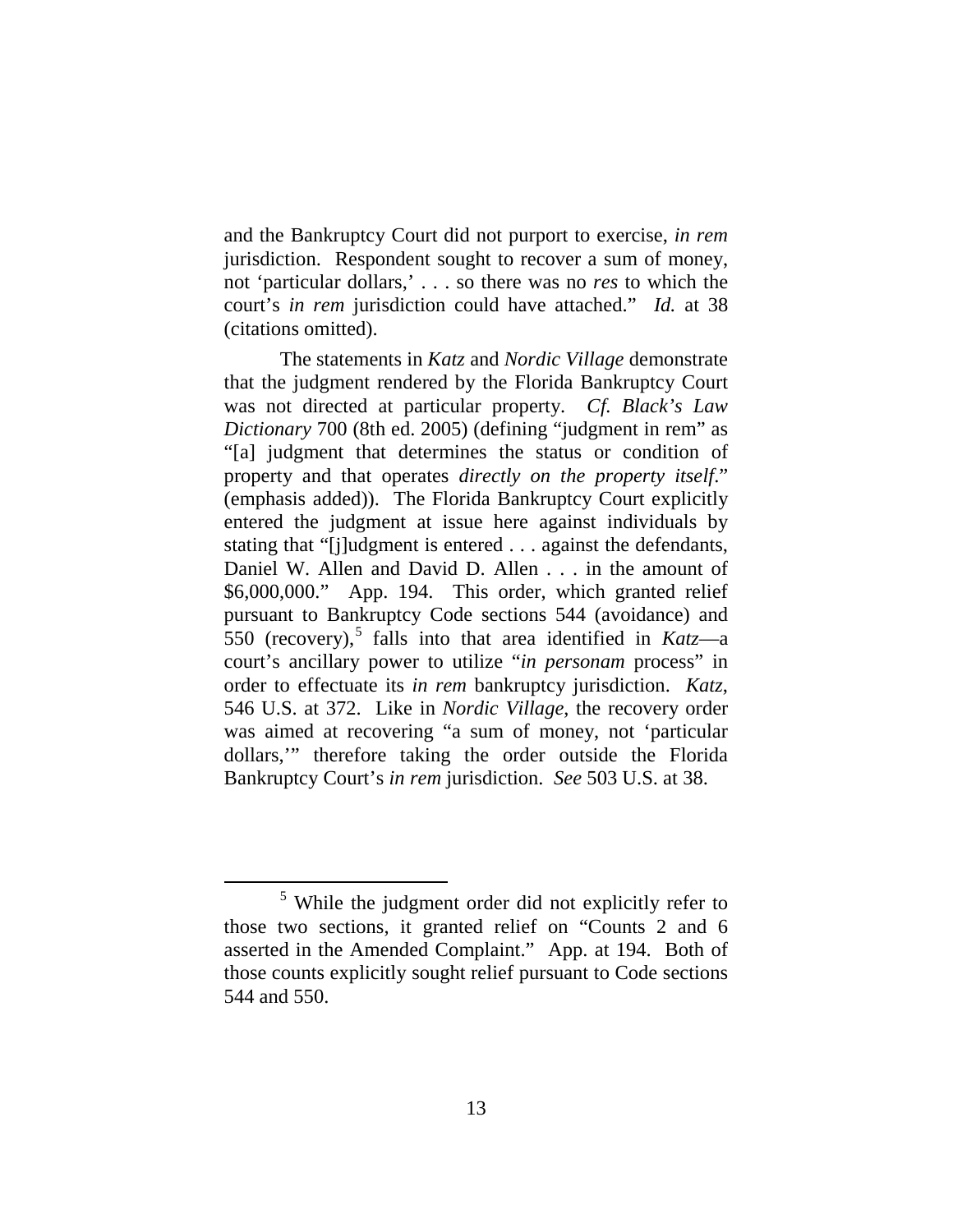ATN argues that the repatriation order exercised *in*  rem jurisdiction over the trust funds in particular.<sup>[6](#page-12-0)</sup> This argument disregards the underlying judgment, however, and looks solely to an ancillary order entered in aid of execution. The repatriation order was entered pursuant to Federal Rule of Bankruptcy Procedure 7069, which applies Federal Rule of Civil Procedure 69 to adversary proceedings. Fed. R. Bankr. P. 7069. Rule 69 in turn provides the procedure for executing on a judgment by way of proceedings ancillary to the court's primary basis for jurisdiction. *See IFC Interconsult, AG v. Safeguard Int'l Partners, LLC*, 438 F.3d 298, 311 (3d Cir. 2006) (noting that a garnishment action pursuant to Rule 69 fell under a court's ancillary jurisdiction). Thus, the repatriation orders were ancillary to the exercise of the court's *in personam* jurisdiction, not an exercise of new *in rem* or *quasi in rem* jurisdiction. The Florida Bankruptcy Court judgment was, therefore, an *in personam* judgment against Allen, not the funds themselves. Absent a showing that *both* the Florida Bankruptcy Court and the New Jersey Federal Courts exercised such control, ATN fails to meet the first prong of the *Princess Lida* test. We thus conclude that we have jurisdiction to consider the merits of ATN's appeal.

## <span id="page-13-0"></span>**B. Property of the estate**

The New Jersey Federal Courts found that the fraudulently transferred funds were not property of ATN's bankruptcy estate in the Florida litigation under § 541

 $6$  It is unclear what ATN hopes to gain by challenging the New Jersey Federal Courts' jurisdiction, because a successful challenge would presumably leave it with limited means to collect on its judgment. Because we conclude that jurisdiction exists, however, we need not delve further into ATN's choice of strategy at this time.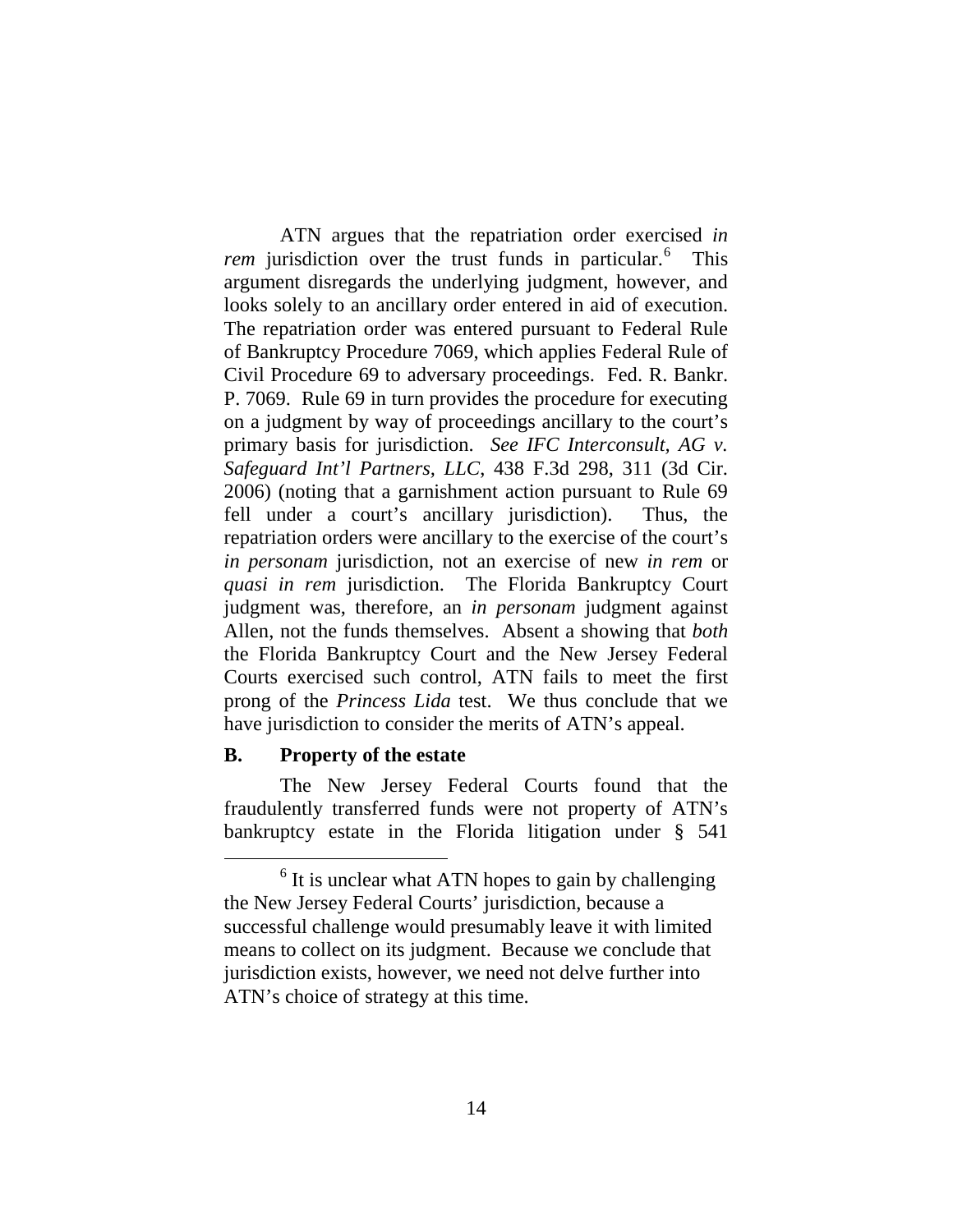because they were never "recovered" by ATN pursuant to § 550. We reject this analysis because it failed to address the central issue in this case—what it means to "recover" property (or the value of such property) for the benefit of the estate. With respect to that issue, the New Jersey Federal Courts applied too restrictive a definition of "recover"—a definition that required ATN to recover actual tangible possession of the funds before considering them part of its estate. That definition does not comport with the provisions of the Bankruptcy Code, as we discuss below.

# *1. Circuit split*

The New Jersey Federal Courts identified a split between the Fifth Circuit and the Second and Tenth Circuits in addressing whether "recovery" of funds is required before they can be considered property of a bankruptcy estate. *Compare Am. Nat'l Bank of Austin v. MortgageAmerica Corp. (In re MortgageAmerica Corp.)*, 714 F.2d 1266 (5th Cir. 1983), *with FDIC v. Hirsch (In re Colonial Realty Co.)*, 980 F.2d 125 (2d Cir. 1992), *and Rajala v. Gardner*, 709 F.3d 1031 (10th Cir. 2013). The courts in both *MortgageAmerica* and *Colonial Realty* interpreted § 541(a)(1), which defines property of the estate as all property, "wherever located and by whomever held," including "all legal or equitable interests of the debtor in property as of the commencement of the case." 11 U.S.C.  $\S$  541(a)(1).

*MortgageAmerica* addressed whether property fraudulently transferred by a debtor remains the property of the debtor's estate under  $\S$  541(a)(1) even though that property remains in the hands of third parties. 714 F.2d at 1275. The Fifth Circuit held that it does, noting that "[p]roperty fraudulently conveyed and recoverable under the Texas Fraudulent Transfers Act remains, despite the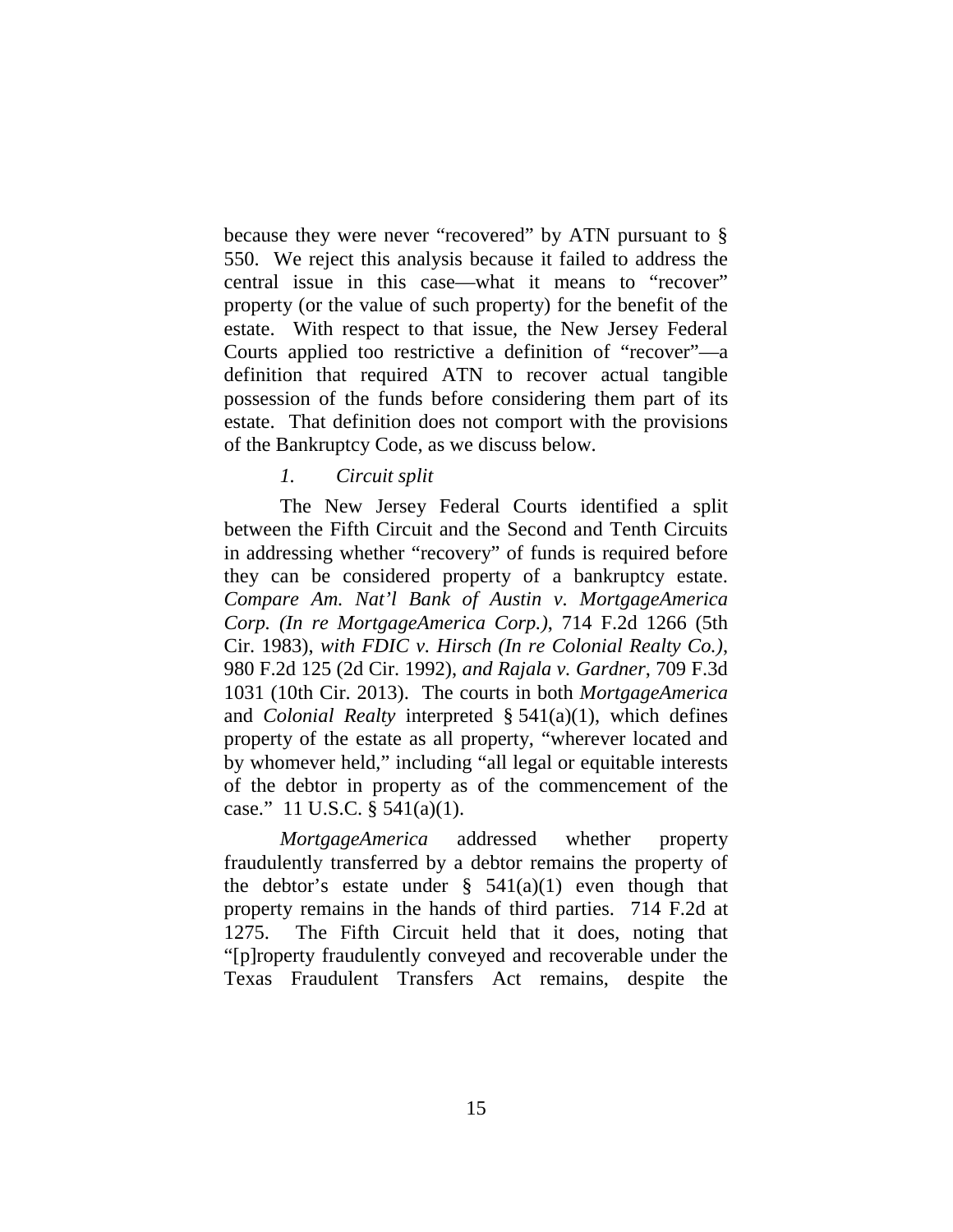purported transfer, property of the estate within the meaning of section . . . 541(a)(1) of the new Code." *Id.* at 1277. The court noted that the debtor in such situations retains a "'legal or equitable interest[]'" in the fraudulently transferred property. *Id.* at 1275 (citing 4A *Collier on Bankruptcy*, ¶ 70.14[1] (14th ed. 1978)). Importantly, the court focused on the broad language in §  $541(a)(1)$ , and declined to decide "whether the phrase '[a]ny interest in property that the trustee recovers' may be read '*might* recover' at some time in the future." *MortgageAmerica*, 714 F.2d at 1273 n.7.

The Second Circuit in *Colonial Realty* disagreed and concluded that the Fifth Circuit's reading of  $\S$  541(a)(1) in *MortgageAmerica* essentially rendered § 541(a)(3) meaningless. *Colonial Realty*, 980 F.2d at 131. The *Colonial Realty* court noted:

> "If property that has been fraudulently transferred is included in the  $\frac{8}{541(a)(1)}$ definition of property of the estate, then  $\hat{S}$  541(a)(3) is rendered meaningless with respect to property recovered pursuant to fraudulent transfer actions." . . . Further, "the inclusion of property recovered by the trustee pursuant to his avoidance powers in a separate definitional subparagraph clearly reflects the congressional intent that such property is not to be considered property of the estate until it is recovered."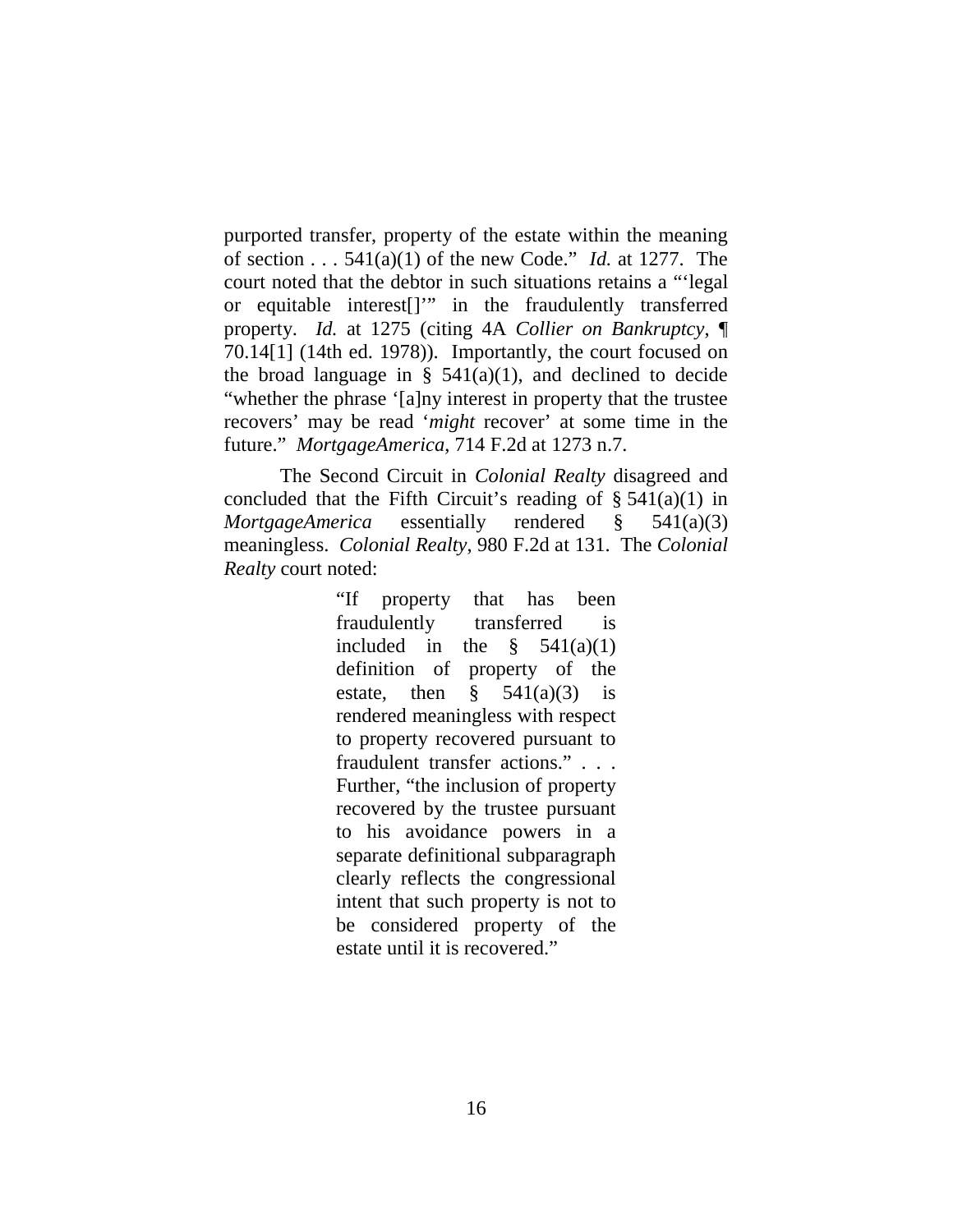*Id.* (quoting *In re Saunders*, 101 B.R. 303, 305 (Bankr. N.D. Fla. 1989)). In a more recent decision addressing the split between the Second and Fifth Circuits, the Tenth Circuit concluded that the Second Circuit's holding in *Colonial Realty* was correct, because otherwise "a mere allegation [of a fraudulent transfer] without any showing of merit" could bring property into the estate. *Rajala v. Gardner*, 709 F.3d 1031, 1038 (10th Cir. 2013). The New Jersey Federal Courts in this case also agreed with the Second Circuit's approach in *Colonial Realty* and concluded that, absent actual recovery of the fraudulently transferred funds, those funds are not considered "property of the estate" under § 541.

# *2. Recovering the fraudulently transferred funds*

The problem that arises from the New Jersey Federal Courts' reliance on *Colonial Realty* is that neither the Second, Fifth, nor Tenth Circuit decisions addressed the crucial question in this case—what it means to "recover" fraudulently transferred property for purposes of  $\S$  541(a)(3). Instead, the courts in *Colonial Realty*, *MortgageAmerica*, and *Rajala* looked to whether funds remained property of the debtor's estate under § 541(a)(1) *absent the recovery provision* in § 541(a)(3). Because this case involves a recovery insofar as the Florida Bankruptcy Court entered a recovery order pursuant to § 550, the rationale set forth by the Second Circuit and adopted by the New Jersey Bankruptcy Court is not helpful. This is particularly true here where the only impediment to actual tangible recovery was Allen's own conduct.

Rather than simply interpreting the plain language of §  $541(a)(3)$ , the Bankruptcy Court introduced the phrase "actually recovered" to ostensibly require actual tangible possession of the fraudulently transferred funds before they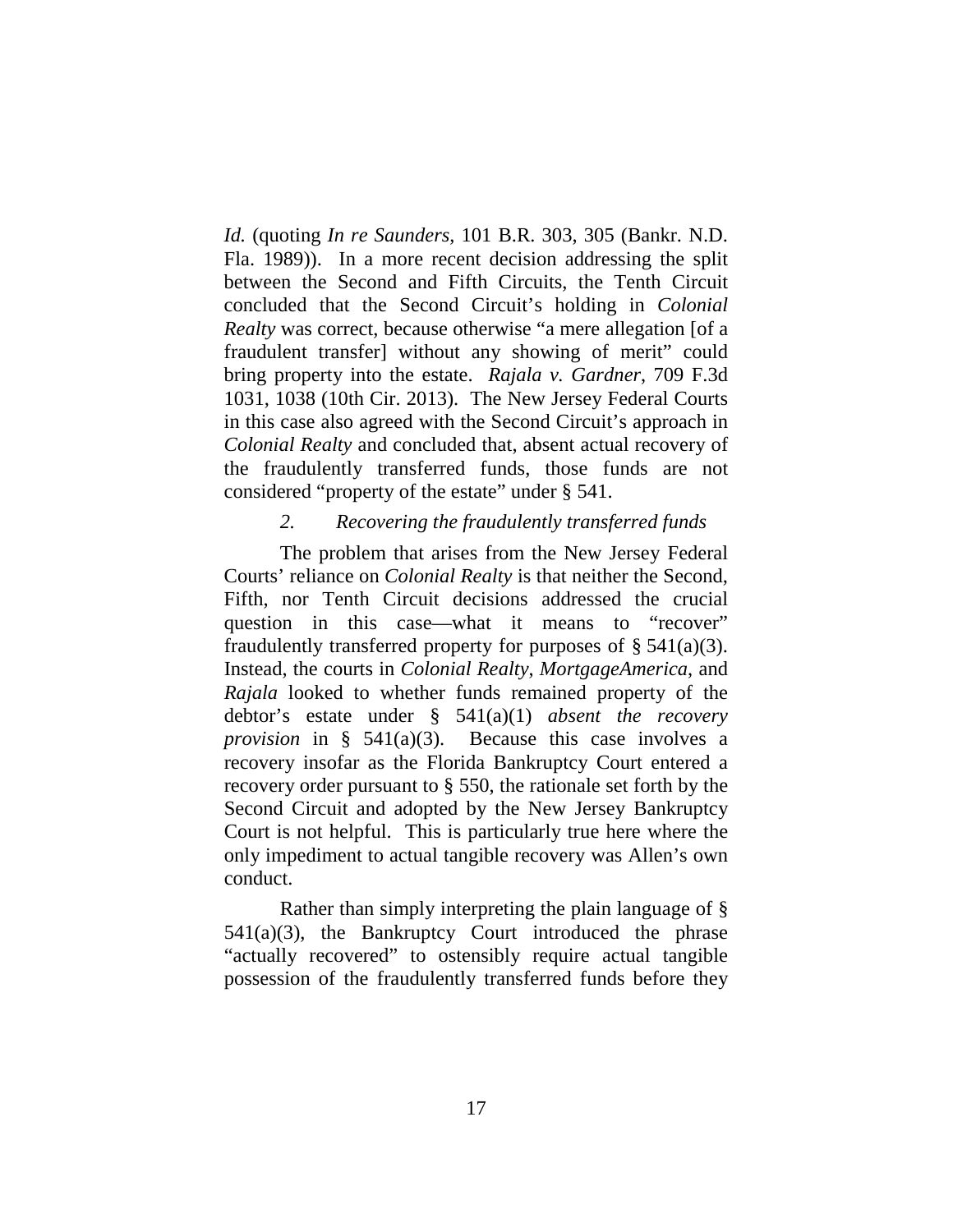could be considered a part of ATN's estate. The New Jersey Federal Courts identified no decision, however, that includes such language, and in fact many of the decisions they cited specified that no recovery action had been taken at all.<sup>[7](#page-13-0)</sup> We reject the New Jersey Federal Courts' strained interpretation of  $\S$  541(a)(3) for two reasons: first, the facts of this case support a finding that ATN did, in fact, recover the funds at issue; and second, the New Jersey Federal Courts' interpretation would render § 541 internally inconsistent.

First, with respect to whether the funds were recovered, ATN has, in a legal sense, recovered the funds for its estate by securing a § 550 recovery order. The Eleventh

<span id="page-17-0"></span> <sup>7</sup> *See, e.g.*, *Murrietta v. Fehrs (In re Fehrs)*, 391 B.R. 53, 71 (Bankr. D. Idaho 2008) (acknowledging that "[t]his is not a case where Trustee avoided a transfer and established a § 550 recovery . . ."); *Moyer v. ABN Amro Mortg. Grp., Inc. (In re Feringa)*, 376 B.R. 614, 625 n.10 (Bankr. W.D. Mich. 2007) (noting that "it is difficult to read Section  $541(a)(1)$  so broadly as to include *potential recoveries* of fraudulent conveyances, especially in light of subparagraph $[ (a)(3) \dots$ " (emphasis added)); *Wagner v. Christiana Bank & Trust Co. (In re Wagner)*, 353 B.R. 106, 112-13 (Bankr. W.D. Pa. 2006) (where a Chapter 7 trustee took no action to avoid an allegedly fraudulent transfer, the court noted that "for a claim to become 'property of the estate' a trustee must actually exercise her avoiding powers and make a tangible recovery of the property before it can be transformed into 'property of the estate' as envisioned by Section 541(a)(3)"); *Grossman v. Murray (In re Murray)*, 214 B.R. 271, 279 (Bankr. D. Mass. 1997) (finding the reasoning in *Saunders* to be "particularly compelling where, as here, no affirmative action had been taken to recover the funds at the relevant time").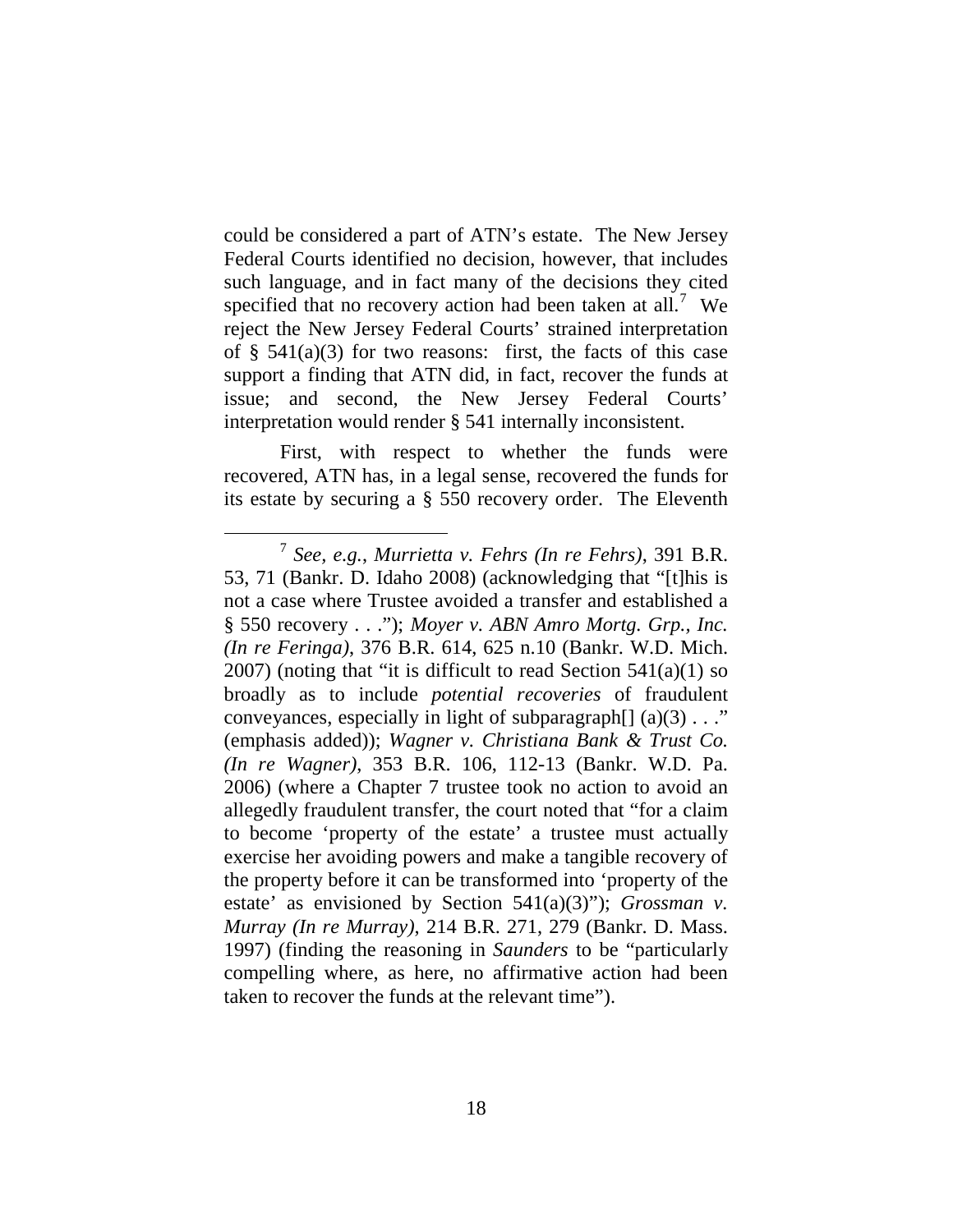Circuit and the Florida Bankruptcy Court on remand both concluded that the transfer at issue here was fraudulent under the New Jersey UFTA.<sup>[8](#page-17-0)</sup> The Florida Bankruptcy Court then entered a judgment in favor of ATN and granted recovery relief pursuant to § 550. All that now stands between ATN and actual possession of the funds is Allen's dilatory conduct. Contrary to the holdings below, none of the decisions cited by the New Jersey Federal Courts required a debtor to recover actual tangible possession of the funds at issue in order to make those funds part of the debtor's estate under § 541(a)(3). We will not impose such a high hurdle, particularly where doing so would allow Allen to continue avoiding the judgment against him.

Second, the New Jersey Federal Courts' interpretation of "recovers" renders § 541 internally inconsistent. Subsection (a) provides that the estate includes property "wherever located and by whomever held." 11 U.S.C. § 541(a). If "recovers" is interpreted as requiring actual possession, it would render the "wherever located and by whomever held" language superfluous, since actual

<span id="page-18-0"></span> <sup>8</sup> We note that the New Jersey Federal Courts did not appear to doubt that a fraudulent transfer took place. *See* App. at 11 (District Court noted: "Here, while the Florida Court found the transfer of money in 1999 was an avoidable fraudulent transfer and issued a recovery order pursuant to § 550 . . ."); App. at 302 (Bankruptcy Court noted: "While it is true that the Bankruptcy Court for the Middle District of Florida, on remand, found that the transfers were avoidable under both New Jersey Statutes 25:2-25(b)(2) and 25:2-27(a) . . ."). Because the fraudulent transfer issue was fully litigated in the Florida courts and is not challenged on appeal, we defer to the Florida courts' determination on that issue.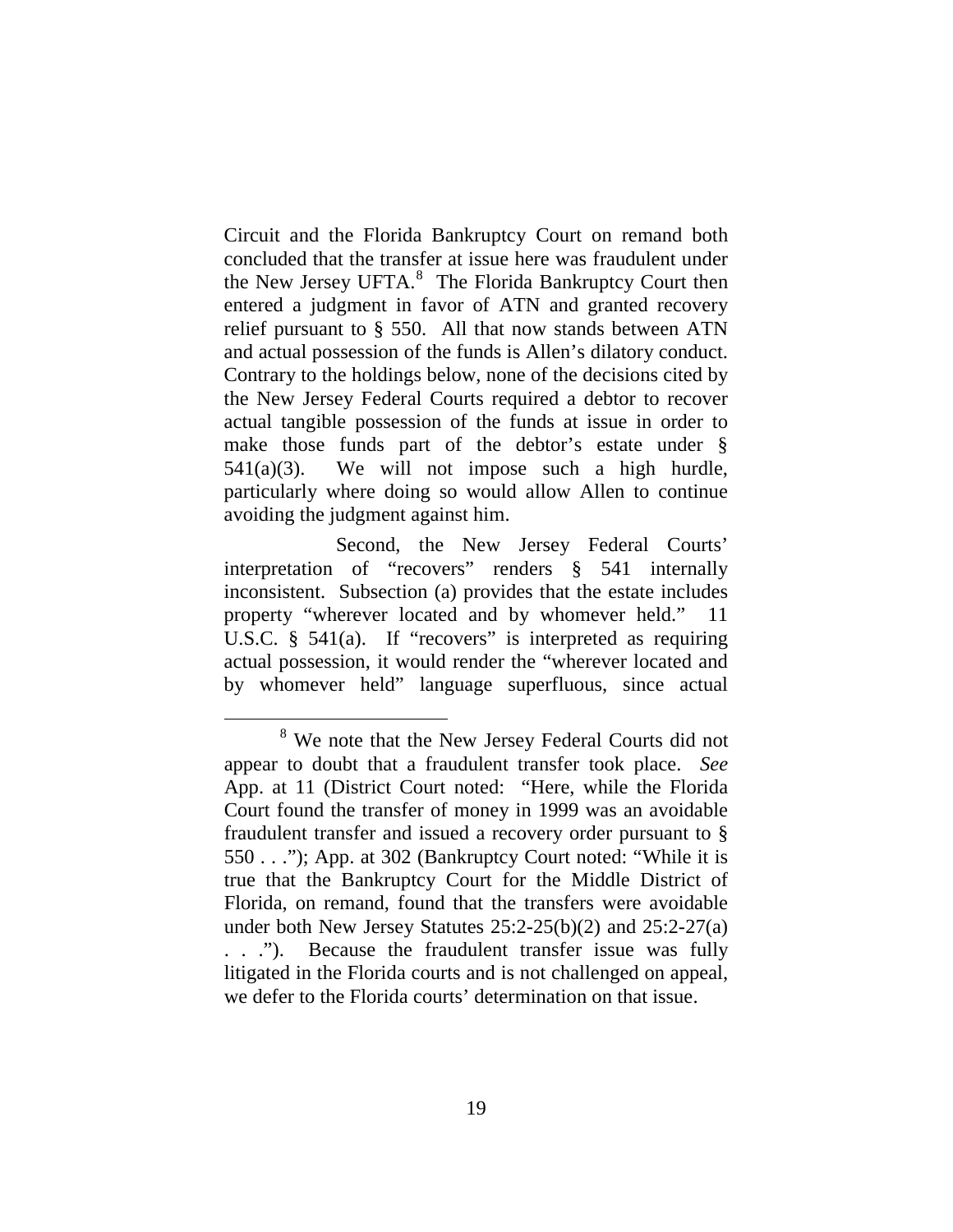possession would mean that no one but the trustee could ever possess estate property. Courts should avoid interpretations of statutory language that render other portions of the statute superfluous. *Rosenberg v. XM Ventures*, 274 F.3d 137, 141 (3d Cir. 2001). We therefore reject the New Jersey Federal Courts' interpretation because it would render subsection (a) and subsection (a)(3) inconsistent—an untenable result.

In reaching our conclusion, we also reject two arguments Allen raises for the first time in his *pro se* brief. First, he argues that ATN's appeal was rendered moot by the Bankruptcy Court's entry of a bankruptcy discharge order in this case on October 11, 2013. Second, he argues that he has satisfied "both items that were at issue with the Florida Bankruptcy Court that were the subject of contempt proceedings." Appellee's Br. at 4. Neither argument is yet ripe for our review.

The discharge order does not render ATN's claims moot at this point. Section 727 of the Bankruptcy Code provides for a discharge under certain circumstances, but it also provides a window of opportunity for creditors, among others, to request a revocation of such discharge within one year of the order (under certain circumstances) or before the close of the case (in others). 11 U.S.C.  $\S 727(e)$ . Thus, to

 $9$  Section 727(e) provides in full:

The trustee, a creditor, or the United States trustee may request a revocation of a discharge—

 $(1)$  under subsection  $(d)(1)$  of this section within one year after such discharge is granted; or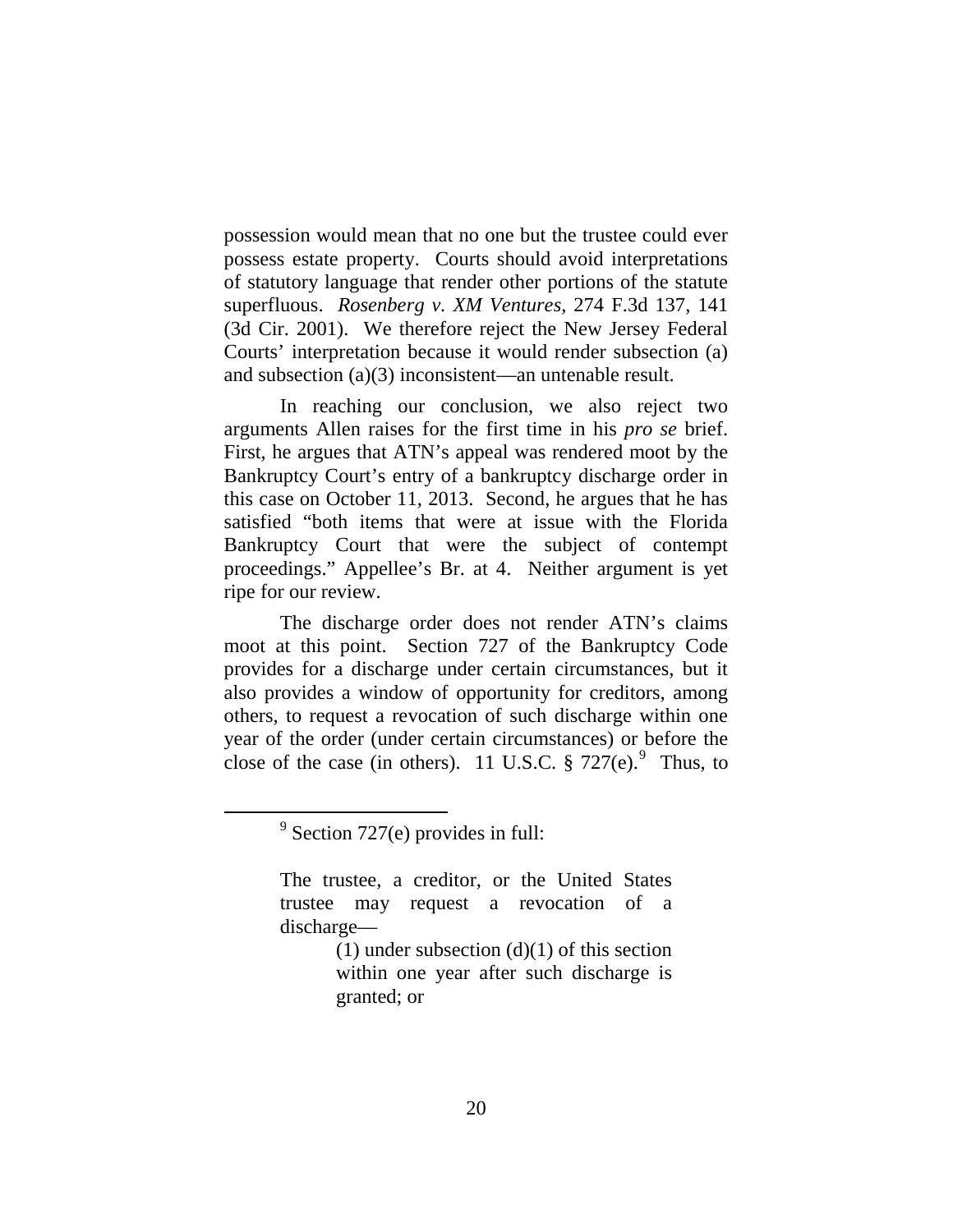the extent that ATN could seek to revoke Allen's discharge at least before October 11, 2014, the discharge itself does not render ATN's arguments moot.

With respect to Allen's argument that he has satisfied "both items that were at issue with the Florida Bankruptcy Court," and that "Judge Burns would not have granted a Discharge had Appellee not performed [the two items referenced above] fully, completely and to her satisfaction," the New Jersey Federal Courts were never given an opportunity to pass on them. Appellee's Br. at 4. Moreover, the Bankruptcy Court's discharge order provides no basis for the court's decision, and makes no reference to any requirements having been satisfied. *See* Order Discharging Debtor, Case No. 11-37671, Docket Entry No. 109 at 1 (Bankr. D.N.J. Oct. 11, 2013) (providing only that "[i]t appearing that the debtor is entitled to a discharge . . . The debtor is granted a discharge under section 727 of title 11, United States Code."). Because remand is necessary in this case, Allen may seek to develop a further factual record and make those arguments at that time, but we will not consider his arguments for the first time on this appeal.

In light of these considerations, we conclude that the New Jersey Federal Courts erred in interpreting "recover" as requiring actual possession of the funds at issue. By contrast, ATN obtained a § 550 recovery order, thus bringing the funds within its estate in the Florida proceedings. The mere fact

 $\overline{a}$ 

(A) one year after the granting of such discharge; and (B) the date the case is closed. 11 U.S.C. § 727(e).

<sup>(2)</sup> under subsection (d)(2) or (d)(3) of this section before the later of—